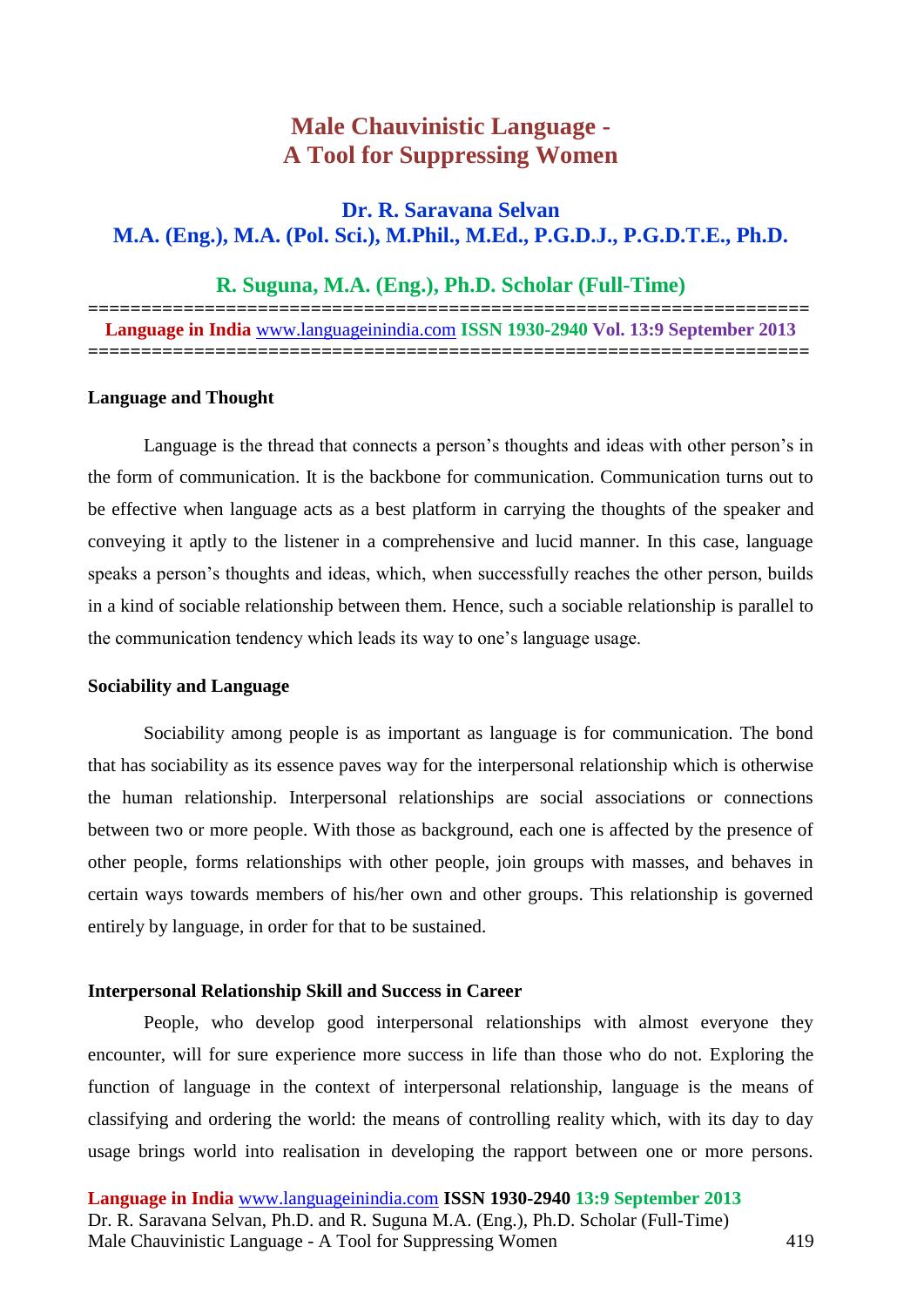Realisation in the sense of language crosses the boundaries of syntax and reaches the level of semantics, which closely examines the meanings implied within the language.

#### **An Example of Effective Language Use – Telephone Skills**

Effective language sustains itself at the heart of every relationship, when a person is interacting with a friend, a family member, a professional colleague or a clerk in an office. If the language is accurate, it leads to the summit of a healthy interpersonal relationship. But on the contrary, if it is essentially inaccurate, it misleads to the level of abusing and accusations. Telephone conversation can be taken as a best example.

- 1. "It's been great catching up with you. Thanks for calling."
- 2. "Your talk sickens me like a stale mbege. Get lost!"

The conversation, in the first example proves that the language used cultivates a gracious and sociable atmosphere in deepening the relationship between persons. But the second example confirms to the offensive and abusive use of language, which damages a healthy interpersonal relationship. This shows that when language is accurate, yielding and emotionally well expressed it softens the relationship which in no time turns a relationship to a coarse path when it is erroneous. The conversations given above brings in the difference of how an interpersonal communication is enriched as well as led to astray having language as the cause.

#### **Bias, Prejudice and Male Chauvinism**

Language and its biased and prejudiced usage also narrows itself as gender biased, where women are marginalised. Marginalisation of women is done through language and especially male- centred language which attempts to subdue women by all means. Male- dominance as seen through the eyes of society as Male chauvinism is nothing but a belief that men are superior to women with the perceptions of women as inferior to men, especially intellectually. This practice happens to have emerged since man realised his sense of reasoning. Hence, it is a clear indication that language also carries down to posterity the concept of male chauvinism or maledominance by assigning a secondary status to women.

## **Representation of Men and Women**

**Language in India** [www.languageinindia.com](http://www.languageinindia.com/) **ISSN 1930-2940 13:9 September 2013** Dr. R. Saravana Selvan, Ph.D. and R. Suguna M.A. (Eng.), Ph.D. Scholar (Full-Time) Male Chauvinistic Language - A Tool for Suppressing Women 420 The representation of men and women in language is reflected in the position given to men over women when they are referred together. Examples are 'Son and Daughter', 'King and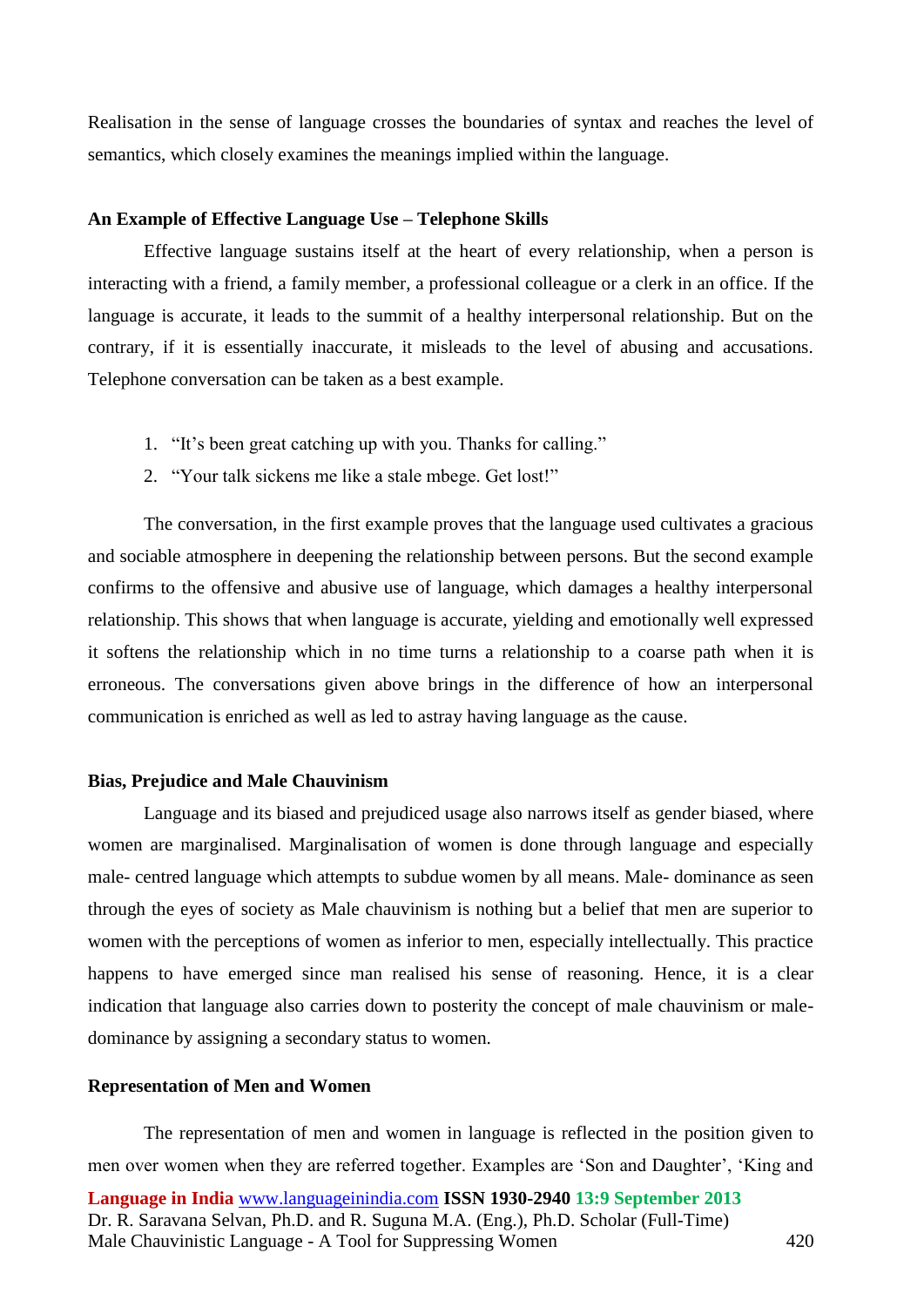Queen' and 'Adam and Eve'. Women are also referred to in the terms of their male counterparts where their position is indirectly restrained like Robert's wife and not the other way round. This testifies the fact that even when men and women are referred together in their relations, preference is given to men and not women. An important function of language is add to add dignity to a person, but in this case in paired words like 'Mister- Mistress', 'Courtier-Courtesan' and 'Dog-Bitch', the derogatory words are meant to be used only for women. This implies the respect shown to male, which can also be perceived as language is male chauvinistic. Also a few words like 'Prostitute' and 'Widow' are termed and signifies women in a scornful manner, where there are no substitutions for men.

#### **Lack of Words**

Beyond the refined and scornful language used for women, there is also a lack of language meaning that lack words for things that costs a great deal to women. Clear evidence can be seen through 'Sexual Harassment' a word of feminine invention. Prior to this invention, there was not a right word for both the physical and mental sufferings of women. This is conceptualized as "Encoding of Male Worldview" in anonymous article on 'Feminist Philosophy of Language'. Through this, it is obvious that how male dominated language opens the world up that is more natural for men than for women.

## **A Subordinate Group**

In reality where women are treated as sub-ordinates also extends its ruthless thread into language, in which the situation is the same too. Though the usages like 'female' 'manageress' and 'lady doctor' brings out the visibility of women, they tend to treat women in the subordinate position. Somehow related to this are the gender- neutral terms like 'Chairperson' that is applied to instead of 'Chairman' and not 'Chairwoman'. The use of these terms is a sort of symbolic insult to women as if they are gender- neutral which in real is the dominance of maleness as the norm and thus proving the language of male chauvinism.

#### **Continuing Male Chauvinistic Usage**

Expressions like "The proper study of Mankind is Man" by Pope and "The child is the Father of a Man" by Wordsworth also imply from within the male chauvinistic language. In either if the expressions "Man" is read as ambiguous, since it can mean either human being or male human being alone." But to be specific, Horn and Kleinder has given in the work "Feminist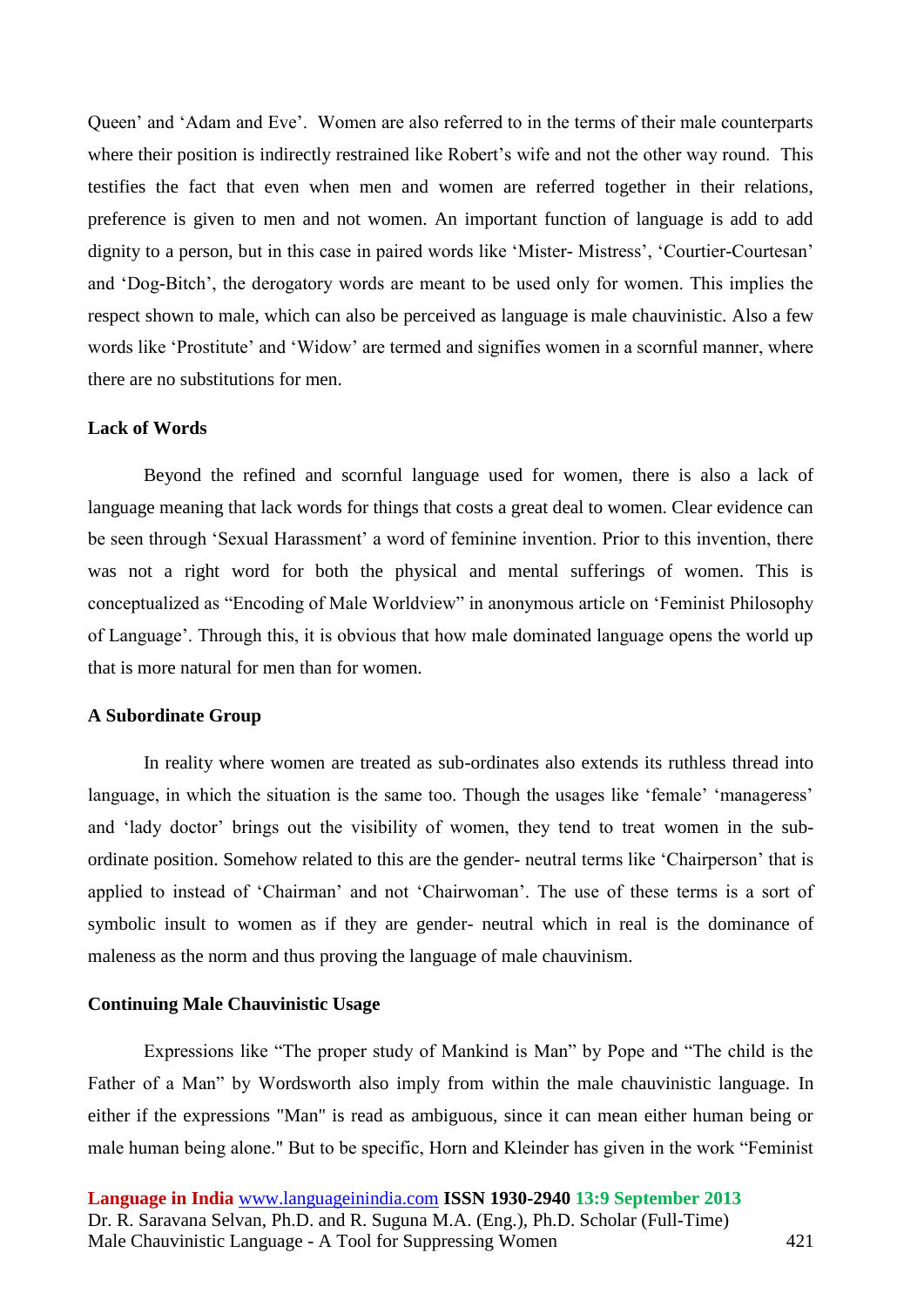Philosophy of Language" that 'Man' began as 'Mann', a gender neutral term to refer to human beings as a whole. This was later extended to be gender specific referring only to males which has led to the invisibility of women in the other way. This is represented in the 12-page booklet, "Guidelines on the Use of Inclusive and Non-Discriminatory Language" as "Used as a generic term, ['man'] has led to the misrepresentation and exclusion of women!"

# **Preserving Patriarchal Structure through Language Use**

Knowledge, culture and language are so inter-related on a myriad ways that language preserves and transmits not only the culture and knowledge but also the patriarchal family structure in society as well as language. This patriarchal system in society has extended its chord to language which with its male chauvinism has left its traces for the prevalence of women's subjugation. This is prominently seen in the language used which attempts to suppress in all the ways, though movements like Radical Feminist Movement and Liberal Feminist Movement arose.

#### **Insufficiency of Terms to Refer to Women**

Apart from language usage that is male chauvinistic, there is also an insufficiency for terms that refer to women. For example, there is 'waiter' and 'waitress', but words like 'writer', 'driver', and 'maker' do not have substitutions. The suffix '-er' designates the person who performs a task. But at this context, the above words suffixed with '-er' designates male in common and language lacks in corresponding words for women like 'writeress', 'driveress' and 'makeress'. This suggests that women cannot or should not perform the particular task. The lexical insufficiency in language also happens to suppress in an implied way.

#### **Woman's Place Filtered through the World of Men**

In the words of Sheila Rothman "...much of our understanding of woman's place has come to us filtered through the world of men…" This rightly brings out how women are subjugated in the minds of men in real life and also in the basis of language. Considering this as an issue women's mind and enthusiasm are shuttered in encountering of male chauvinistic language in day to day life, though they are offered with all sorts of freedom. When male dominant language pushes itself forcefully into the feminine world, women's thoughts and ideas become isolated, thereby sustaining the difference forever and never seeking for an equality which would bring the real harmony to the society as well as language.